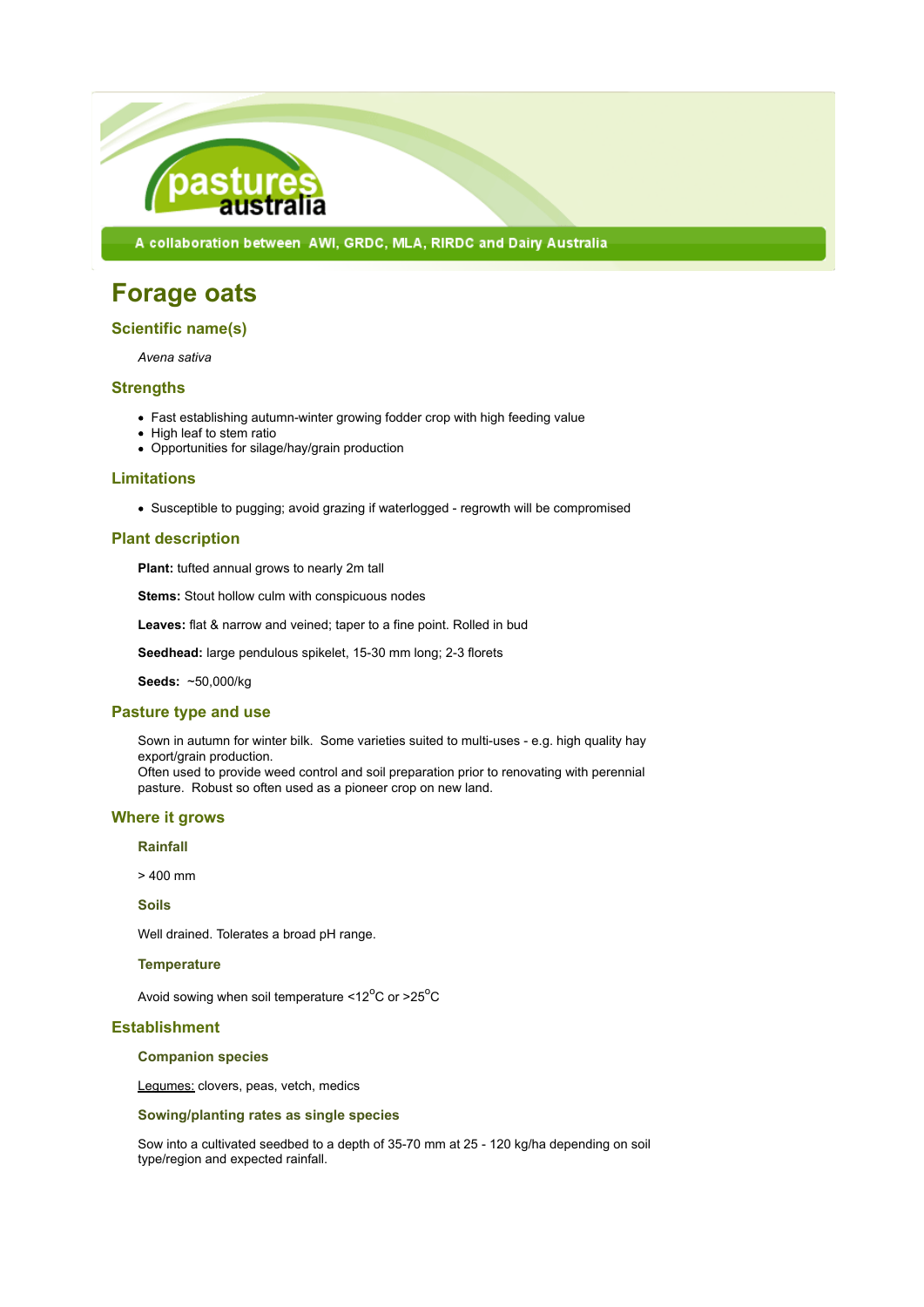# **Sowing/planting rates in mixtures**

15 - 50 kg/ha

#### **Sowing time**

Sow late summer/early Autumn. Can be sown dry (sow >50 mm).

#### **Inoculation**

Not applicable.

# **Fertiliser**

Sow with 10 kg P/ha. If using MAP/DAP sow separately from the seed.

#### **Management**

#### **Maintenance fertliser**

35-70 kg N/ha, ensure P, K, S, Zn are adequate

#### **Grazing/cutting**

Graze prior to stem elongation. Leave 12 cm residues/lowest stem node. Repeat grazings after a month's recovery. Where yield is high it is usually strip-grazed by dairy cattle along a long front - to minimize trampling losses. A back fence may maximise regrowth.

#### **Seed production**

Widely cultivated grain crop. Prolific seed set if not kept grazed or cut.

#### **Ability to spread**

Regenerates from self-sown seed.

### **Weed potential**

Dropped seed may see plants regenerate for a season or two.

#### **Major pests**

Cereal cyst nematode, stem nematode, red-legged earth mite, snails, cereal aphis (re BYDV transmission), cutworms, webworm, lucerne flea, army worm, Bruobia mite, wingless grasshoppers and Australian plague locust

#### **Major diseases**

Leaf rust, stem rust, Septoria blotch, bacterial blight, barley yellow dwarf virus, halo blight, stripe blight, powdery mildew

#### **Herbicide susceptibility**

glyphosate

# **Animal production**

#### **Feeding value**

Winter feed typically 70% digestibility, 7-8% crude protein.

#### **Palatability**

Readily acceptable

#### **Production potential**

Up to 7 t DM/ha by spring where moisture is available and soil fertility is good

#### **Livestock disorders/toxicity**

Young plants can accumulate a high level of nitrates and lead to nitrite poisoning, especially in cattle. Slow growth, hot dry conditions or frost/hail damage can elevate nitrate level.